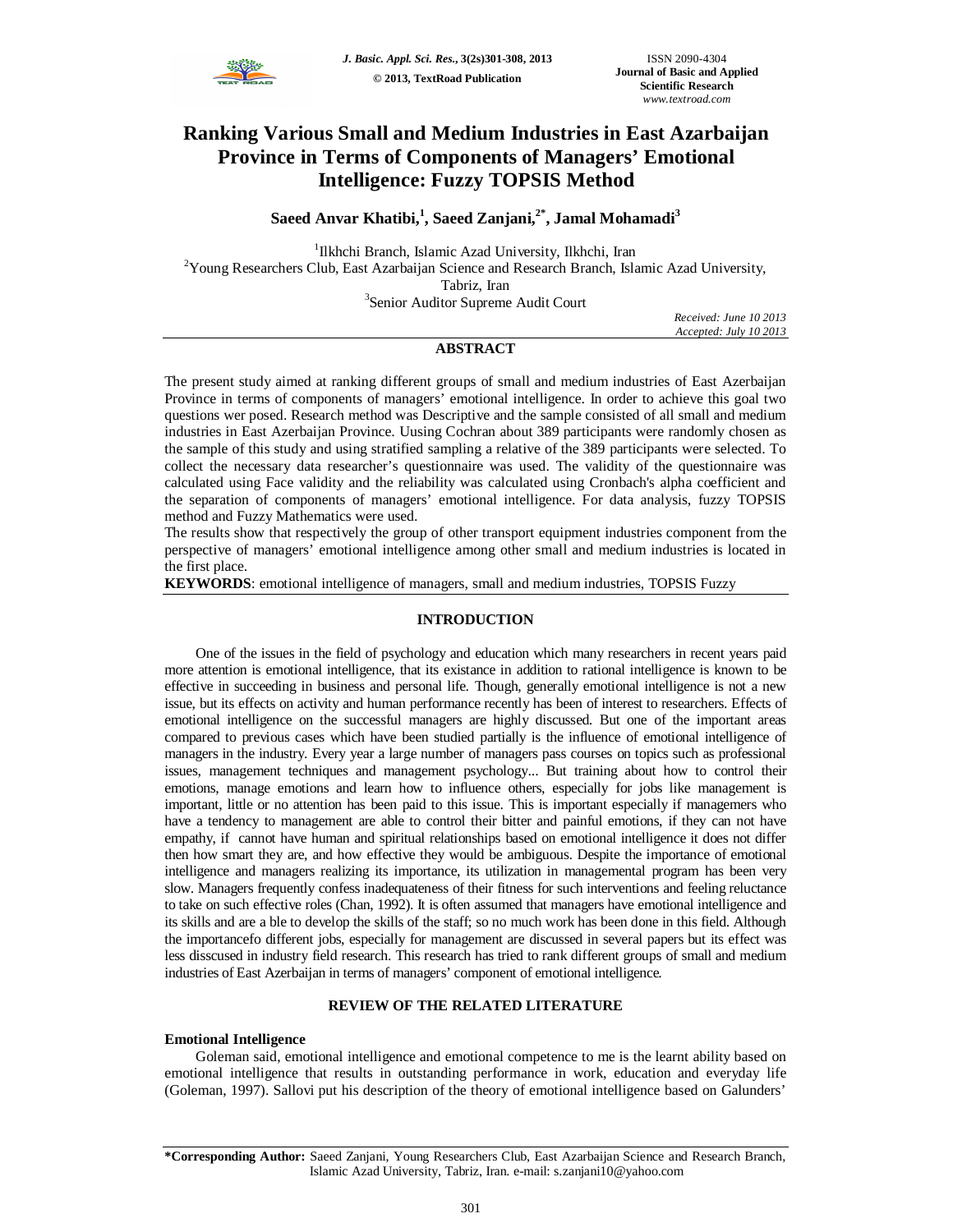#### Khatibi *et al.,*2013

Gardnrdr and expand these abilities into five major areas: 1 - Understanding personal emotions 2 excitement applying  $3$  – self- Stimulation 4 - understanding the emotions of others  $5$  - maintain connections/communications. Understanding personal emotions: self-awareness - recognizing feelings as they occur is the cornerstone of emotional intelligence. Ability to monitor emotions in every moment is determinant in understanding of self and gaining psychological insight. Inability to recognize the true feelings, we will get confused. People, who feel more confident about their emotions, are better able to lead their lives. 2 - Applying the right emotion: emotion regulation abilityis an ability that is based on a sense of self-awareness. Peple weak in this ability are constantly grappling with depression and feelings of despair, while those who are good at it can more quickly pass adversity in life. 3 – Self-stimulation: for attention, self-motivating, self-mastery, and for creative leadership it to take the excitement on the track to achieve goals. People with these skills in whatever they undertake, will be more productive and effective. 4 - Understanding emotions in others: Empathy, another ability that relies on emotional awareness is the basis for "people's skills". People who are more sympathetic pay more attention to the needs or demands of the delicate social symptoms of others. This ability makes them successful in professions involving caring for others, teaching, sales and management. 5 - Maintaining connections: A major part of the art of communication skills is controlling emotions in others. These skills boost the popularity skills, leadership and interpersonal effectiveness. People who have the skills and ability in whatever peaceful interaction with others is returned to behave well, they are social stars. However, people are different in terms of their capabilities in each of those areas, maybe and some of us are quite successful in coping with their anxious, but not efficient enough to placate unrest of others. No doubt, the main foundation of our ability is nerve, but the brain is impressively forming and is constantly learning. People's weakness in emotional skills can be compensated. Each of these areas largely reflects a set of habits and reactions that can be improved through making some attempts (Goleman, 1995). Gardner notes that "the core of interpersonal intelligence is the ability to understand and respond appropriately to emotional moods, motivations and desires of other people." He adds that intrapersonal intelligence is the key to self awareness, "awareness of their own feelings and the ability to distinguish and use them to guide self behavior" (Gardner; Hetch, 1989). In fact, interpersonal intelligence is the ability to understand other people: that is what will trigger them, how they work and how they did something in common. Successful marketers, politicians, teachers, doctors and religious leaders are among those likely to have high levels of interpersonal intelligence. Intrapersonal intelligence is the same ability that exists within people. This intellegence refers to the talent of forming a real and precise model of the self and the ability to use the model for the effective use during life (Gardner, 1993). "Mayer and Salovey" defined emotional intelligence as: "the ability of reasoning about the emotions and enhance thinking., Which includes the ability to accurately perceive emotions, to access and generate emotions through emotions including understanding tue emotions, accessing and creationg emotions and understanding emotional knowledge, regulate emotions in a responsible manner so that they could improve their intellectual and emotional growth (Mayer, Salovey, 1997). Therefore, Salovey and Mayer, who had worked for many years in the field, defined emotional intelligence as the ability to process emotional information correctly and effectively including talent in the receiving, correct understanding and managing emotions, after the official definition, "Mayer and Salovey described" the personality of a person having emotional intelligence as self-consistent, honest, friendly, tolerant and optimistic (Mayer, Cobb, 2000). Emotional intelligence from the particular perspective refers to combination of emotional and intelligence. Mayer et al believed the level of emotional intelligence as a component of social, practical ans self intelligent which are called the hot Intelligence. Studying psychology literature Salovey et al divided EI abilities and skills into four categories: (a) – the ability to recieve the emotions  $-$  (b) using emotion to facilitate thought, (c) - understanding emotions - (d) control and guidance of emotions. First Category: reflect the receiving of emotion and excitement, and includes talent of determiningthe excitement in appearance and condition of others. Category II: Facilitating: includes emotions potential to assist thought. Knowledge of the link between thinking and emotions can be used to guide individual programs. Third category: understanding emotions: reflects the power of analyzing emotion, respecting the probable trends over time and understanding their consequences. Fourth Category: reflects the management and control of the excitement that necessarily includes organization of personality and this means that emotions in individual goals, individual knowledge and social consciousness are controlled. Also Mayer and Salovey's studies showed the relationship between emotional intelligence and personality factors, such as extroversion and anxiety and also those who have higher EI, are friendly, more open and more conscientious (Mayer, Salovey, Caruso, 2004). According to (Bar - Bar-on ,1997-2000) emotional intelligence is defined as "a set of social and emotional competence determinant of the feelings with which a person relates him/herself to others to cope with stress and environmental demands. "Therefore, emotional intelligence is an important factor in determining the success in life and generally affects individual health and comfort. Emotional intelligence can grow over time, change in the flow of life and can be increased through training programs. "Barn on - the" in a sampling using a short form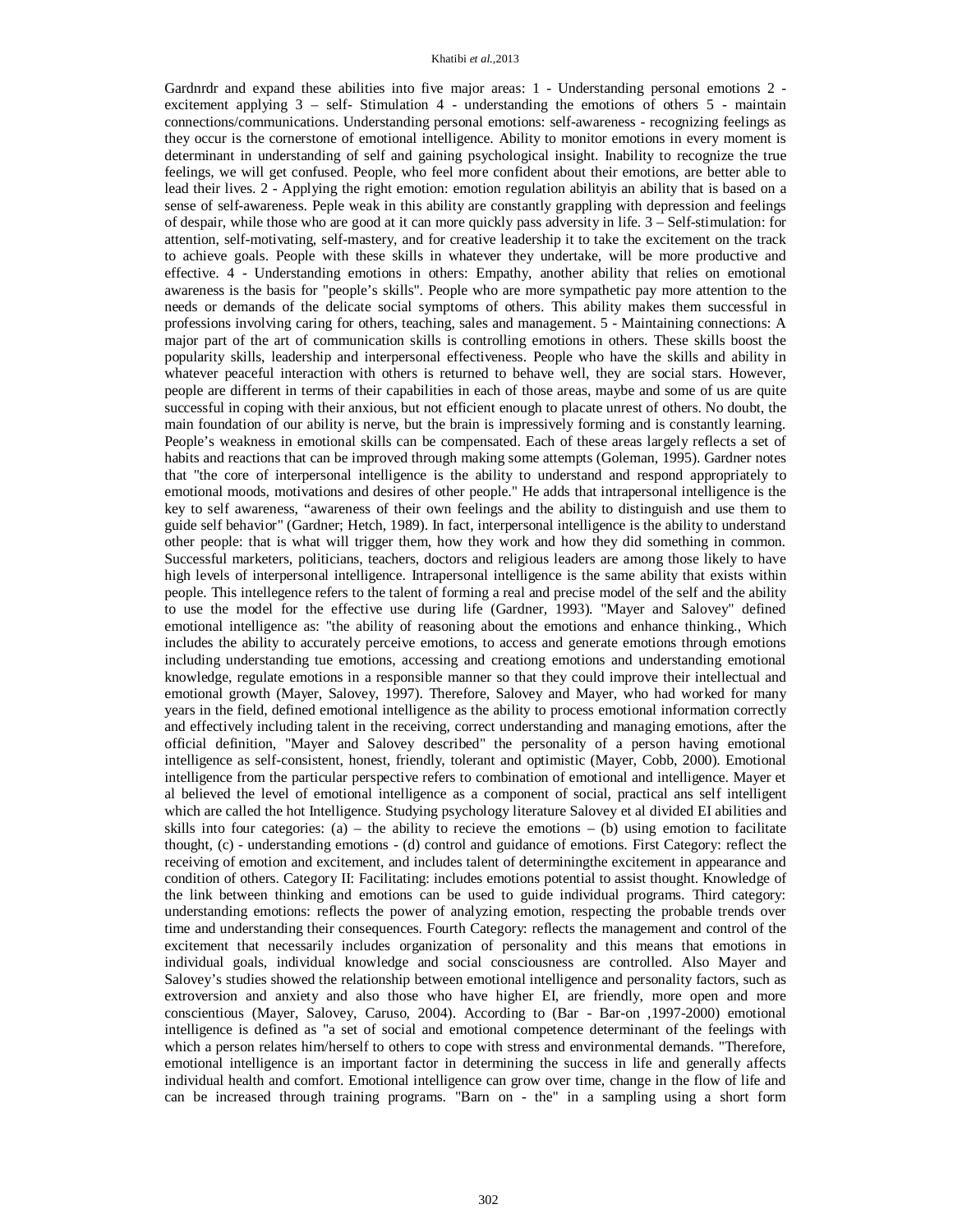questionnaire showed that emotional intelligence differs based on gender and age, especially in general management and emotional adjustment subscale. Participants in the younger age groups achieved lower scores compared with older age groups, and the other the individual subscale scores in males were more significant than women, while women score were higher than men on interpersonal subscale (Bar-on, 2002). Most of the popularity of emotional intelligence (EI or EQ) mentioned is that it is stronger than IQ and its importance is two times higher IQ or the best predictor of success in life. Which Mayer et al believed that such claims do not help in this area and none of the claims and criticisms are enough alone. And therefore more research is needed in this area. Research has been done on the prediction of emotional intelligence grades and solving clever (Askanasy & Dasbough, 2003; Barchard, 2003; Bracket & Mayer, 2003; Lam & Kirby, 2002, all of these researches have shown correlations between the two. And emotional intelligence behaviors changes with anger and drug problems, smoking reversely (Rubin, 1999; Trinidad & jahnson, 2002). The relationship between intelligence and personality variables were significant even remain when they are statisticaly controlled. People who have higher EI tend to be open and are friendly to others and more cheerful than others and tend more to jobs that create social interaction, such as teaching and consulting. People who have higher emotional intelligence than others, are less involved in problematic behaviors, and avoid negative behaviors and have more positive social interactions (Mayer, Salovey, Caruso, 2004). A study was also performed in Iran titled "The Relationship between Emotional Intelligence, Job Satisfaction and Organizational Commitment in private section of a factory in Shiraz". The results showed a significant relationship between emotional intelligence and job satisfaction and organizational commitment. EI predicts16 percent of the variance in job satisfaction and organizational commitment predicts 14% of the variance (Ostovar, Amirzade, 2009).

Emotional Intelligence is a process to identify a structural unit of quantity. Sex, age, race, and socio economic status, are effective variables in evaluating emotional intelligence and behavior. In addition to physical maturation of the human brain, other functions of prefrontal cortex of the brain, and their expressive skills, planning, organizing, prioritizing and classification (time Management), targeted approach, how to cope with needs felt (ethics committed) and pressure or stress management, are the factors affecting emotional intelligence (American psychotherapy, 2007). Here, there is ongoing debate over how to define and measure the EI EI. And if yes, how important are different aspects of the concept of emotional intelligence predict in predic success in life. There two dominant approaches in the field are ablity of emotional intelligence, emotional intelligence and the other traits approach (Look at: Petrides & Others, 2000, 2001). Emotional intelligence is often diagnosed as a cognitive ability that involves the cognitive processes of emotional information.This model interfers with emotional intelligence as traditional intelligence which is measured by tests of ability (Petrides and Furnham, 2001). Another approach suggests its trait feature that emotional intelligence involves understanding the emotions and aspirations of the individual associated with lower levels of the personality hierarchy system. While the capability approach can be seen as something related to intelligence. This view is more closely associated with personality (Baron, 1997). Bar-on knew emotional intelligence as a set of talents, merit and non-cognitive skills that penetrates one's ability to understand to succeedin dealing with environmental demands and pressures. Traits approach includes features such as: Optimism, a sense of happiness, social competence, and self-belief. Here, there is evidence that how EI trait adjusts the connection between stress and mental health, especially hopelessness and thoughts of suicide (Ciarrochi and Others, 2002). Also low self confidence features and low EI (woolery and Epel, 2002 Salovey, Stroud,) and anxiety (Summerfeldt, Kloosterman, Anatony, Parker, 2006) and poor impulse control (Schutteetall, 1998) are associated.And despite high EI are theoretically associated with increased life satisfaction (Palmer, Donaldson, Stough, 2002). So no doubt there is some evidence for emotional intelligence that is important in predicting academic and personal success. But coaches have to be cautious in claiming further evidence obtained from the scientific community, and it is likely that future it will be integrated in educational policies (Qualter, Gardner, Whiteley, 2007). Defabio and Palazchi in a study invesigated the effect of emotional intelligence on managers' self-efficacy in Italy, while considering over all impact of emotional intelligence on managers' self-efficacy, significant differences were observed with respect to age. Men in comparioson with women gained higher scores on in intrapersonal emotional intelligence, while women gained higher scores on interpersonal dimension (Defabio & Palazzeschi, 2008). Research findings about emotional intelligence and effectiveness of managers at a technology center in Taiwan showed managers have talent, comfort, empathy, higher leadership and self-esteem was more effective in performance. Managers having high emotional intelligence are able to understand the needs of staffs to provide a supportive environment Hwang, 2007)

#### **RESEARCH METHODOLOGY**

This paper is an applied researchwhich is descriptive in terms of methodology. The study population consisted of all the groups of small and medium industries. Using the formula for determining the sample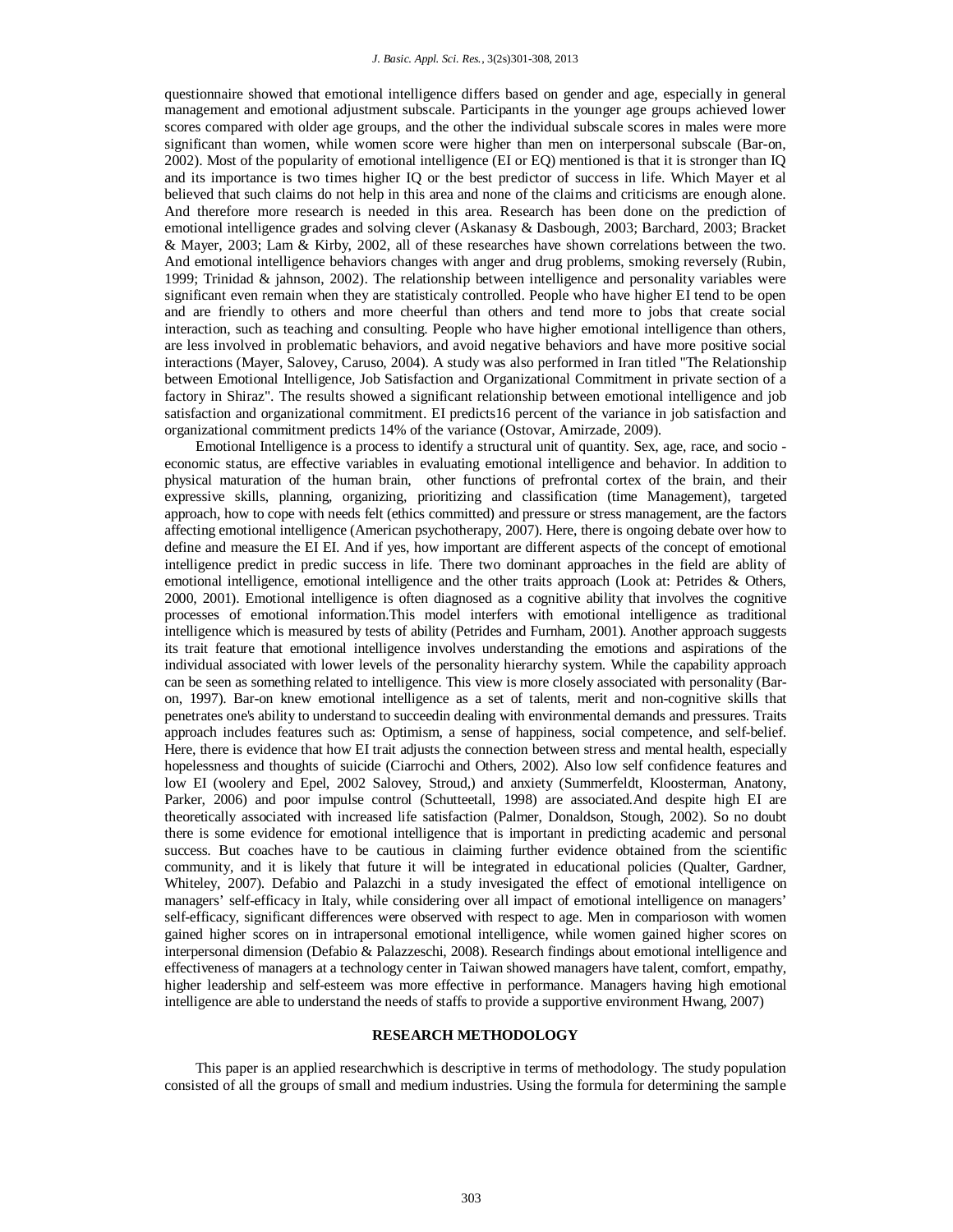size, 300 participants were determined, starified sampling of this 1364 unit is shared among 300 companies. In order to gather data and information about research questions of interest field measurements were taken.

In order to analyze the data in the study fuzzy TOPSIS method is used. Considering decision in the multi dimensional fuzzy criteria, usually the index value of options and their corresponding weights are expressed by fuzzy numbers; most common fuzzy numbers are triangular fuzzy numbers and trapezoid fuzzy numbers (Wang & Elhag, 2006, 310).

### **Analysis of Research Findings**

The analysis carried out in formation of small and medium industries, based on fuzzy TOPSIS method is as follows:

Ranking Small and Medium Industries

To answer this question Topsis fuzzy method is used. Therefore fuzzy measures obtained for components of managers' emotional intelligence were entered into a matrix model and decision-making table form 4 was formed.

| <b>Table 1: Summary of information about the indicator</b> |                                                                                     |  |  |    |  |  |
|------------------------------------------------------------|-------------------------------------------------------------------------------------|--|--|----|--|--|
| <b>Relationship Management</b>                             | <b>Self</b><br><b>Social Awareness</b><br>indicator<br>Self-awareness<br>Management |  |  |    |  |  |
|                                                            |                                                                                     |  |  | ID |  |  |

| Table 2: Summary of information related to options |                                          |                                   |                                           |           |  |  |
|----------------------------------------------------|------------------------------------------|-----------------------------------|-------------------------------------------|-----------|--|--|
| <b>Wood/Wooden</b><br>Industry                     | <b>Textile</b>                           | <b>Apparel</b>                    | <b>Food and Bevarage</b>                  | Industry  |  |  |
|                                                    | 3                                        | 2                                 |                                           | ID        |  |  |
| Non-Metallic Mineral                               | <b>Rubber and Plastic</b>                | Chemical Meterial and<br>Products | Paper and Paper<br><b>Products</b>        | Industry  |  |  |
| 8                                                  |                                          | 6                                 |                                           | ID        |  |  |
| Machinery and<br><b>Electrical Apparatus</b>       | MAchinery and<br>Equipment               | Research and<br>Dvelopment        | <b>Basic Metals</b>                       | Industry  |  |  |
| 12                                                 | 11                                       | 10                                | 9                                         | ID        |  |  |
| Furniture and other                                | <b>Other Transportaion</b><br>Equipments | Motor vehicles                    | TV and Radio                              | Industry  |  |  |
| 16                                                 | 15                                       | 14                                | 13                                        | ID        |  |  |
| <b>Other Business</b><br>Activities                | <b>Education Equipments</b>              | <b>Fabric Metals</b>              | <b>Computer and Related</b><br>Activities | Industry  |  |  |
| 20                                                 | 19                                       | 18                                | 17                                        | <b>ID</b> |  |  |

#### Indicator' Weights

In this study, first four variables of self-awareness (1), self-management (2), social awareness (3), relationship management (4) were determined as a measure of ranking managers' emotional intelligence of managers in small and medium industries. In the following steps, based on a fuzzy TOPSIS  $\neg$  weights of each indicator based on the method described, is calculated.

|                | Variables                  |                         |                         |                           |  |
|----------------|----------------------------|-------------------------|-------------------------|---------------------------|--|
|                | Relationship<br>Management | Social Awareness        | Self -Management        | Self-awareness            |  |
|                | High                       | Very High               | High                    | Low                       |  |
| $\overline{c}$ | Very High                  | Very High               | Very High               | Very High                 |  |
| 3              | High                       | Low                     | Medium                  | High                      |  |
| 4              | Very High                  | High                    | Low                     | High                      |  |
| 5              | Very High                  | High                    | High                    | .Medium                   |  |
| 6              | High                       | Very High               | Very High               | High                      |  |
| 7              | Very High                  | Medium                  | Very High               | High                      |  |
| 8              | High                       | High                    | Very High               | High                      |  |
| 9              | High                       | Very High               | Medium                  | Very High                 |  |
| 10             | Low                        | High                    | Low                     | Very High                 |  |
| Average        | $(0.600\ 0.800\ 0.950)$    | $(0.500\ 0.680\ 0.860)$ | $(0.520\ 0.720\ 0.870)$ | $(0.560 \t0.760 \t0.920)$ |  |
| Certain        | 0.777                      | 0.687                   | 0.709                   | 0.736                     |  |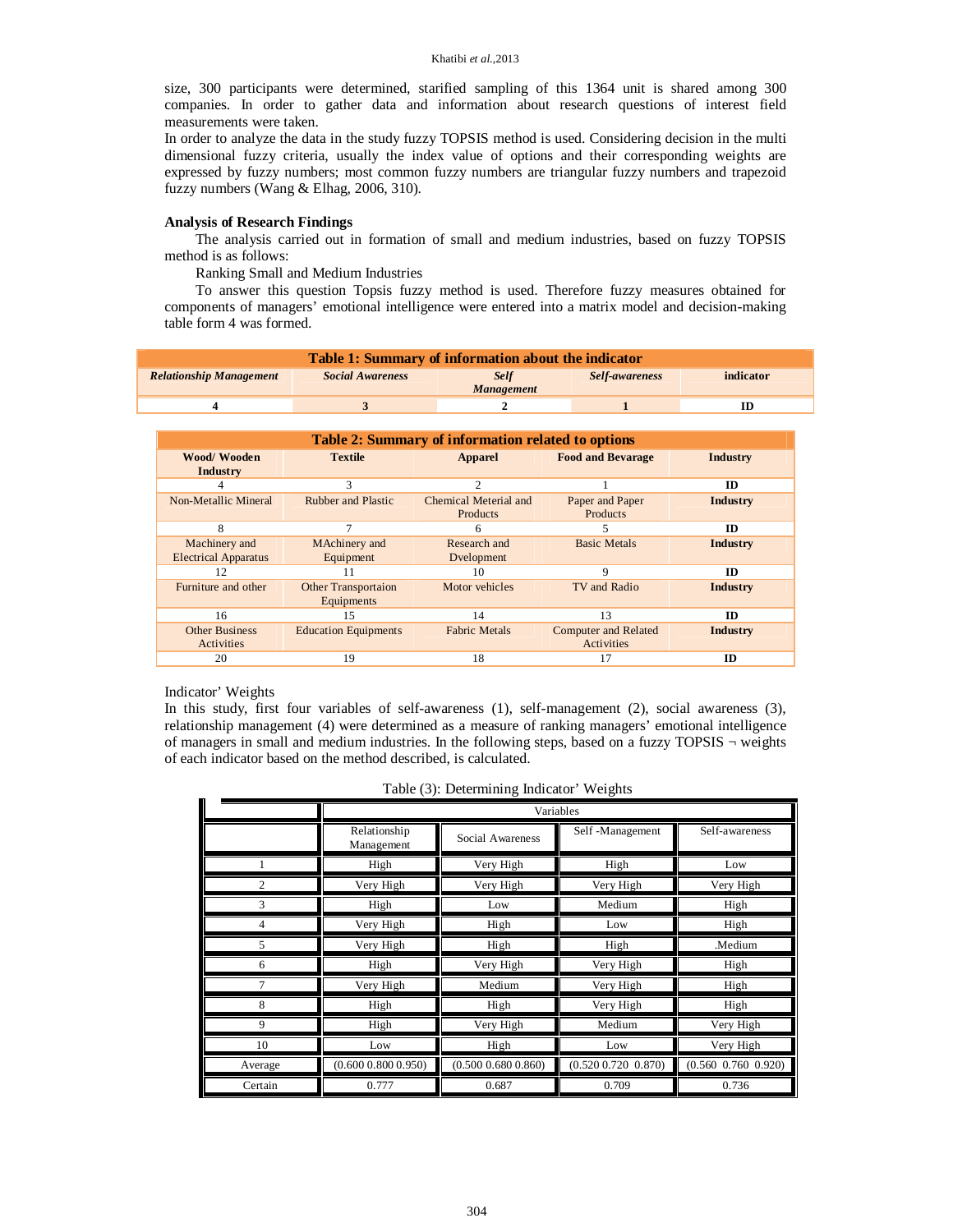## Decision Making Matrix

| <b>Table (4): Fuzzy Decision Making Matrix</b> |                                   |                         |                         |                         |  |
|------------------------------------------------|-----------------------------------|-------------------------|-------------------------|-------------------------|--|
|                                                | Relationship<br><b>Management</b> | <b>Social Awareness</b> | <b>Self-Management</b>  | Self-awareness          |  |
| 1                                              | $(0.411\ 0.623\ 0.888)$           | $(0.291\ 0.632\ 0.972)$ | $(0.314\,0.644\,0.953)$ | (0.364 0.631 0.844)     |  |
| $\overline{2}$                                 | (0.211 0.422 0.720)               | $(0.233\ 0.724\ 0.981)$ | $(0.321\,0.651\,0.894)$ | $(0.391\ 0.602\ 0.766)$ |  |
| 3                                              | $(0.231\ 0.542\ 0.841)$           | (0.254 0.408 0.924)     | (0.254 0.621 0.843)     | (0.207 0.611 0.845)     |  |
| 4                                              | $(0.241\ 0.452\ 0.742)$           | $(0.194\,0.412\,0.729)$ | $(0.321\,0.632\,0.861)$ | (0.304 0.561 0.945)     |  |
| 5                                              | $(0.291\ 0.574\ 0.851)$           | $(0.236\,0.422\,0.836)$ | (0/2550.4720.906)       | $(0.321\ 0.623\ 0.904)$ |  |
| 6                                              | $(0.313\,0.524\,0.887)$           | $(0.206\,0.478\,0.865)$ | (0.366 0.566 0.944)     | $(0.391\ 0.544\ 0.874)$ |  |
| 7                                              | (0.222 0.404 0.804)               | (0.304 0.544 0.874)     | $(0.243\,0.548\,0.864)$ | (0.231 0.594 0.932)     |  |
| 8                                              | $(0.321\ 0.514\ 0.924)$           | $(0.295\,0.412\,0.845)$ | $(0.409\,0.632\,0.842)$ | (0.566 0.850 0.925)     |  |
| 9                                              | (0.307 0.409 0.793)               | $(0.193\ 0.223\ 0.821)$ | (0.354 0.555 0.766)     | (03650.6070.756)        |  |
| 10                                             | (0.364 0.574 0.904)               | $(0.249\ 0.458\ 0.903)$ | (0.3580.6020.943)       | (0.387 0.666 0.954)     |  |
| 11                                             | $(0.371\ 0.542\ 0.937)$           | (0.304 0.249 0.855)     | $(0.244\,0.574\,0.745)$ | (0.347 0.547 0/923)     |  |
| 12                                             | $(0.193\,0.308\,0.742)$           | $(0.208\ 0.503\ 0.864)$ | $(0.299\,0.468\,0.903)$ | $(0.294\ 0.654\ 0.849)$ |  |
| 13                                             | (0.1980.3920.842)                 | (0.283 0.489 0.893)     | $(0.301\ 0.567\ 0.888)$ | (0.403 0.541 0.753)     |  |
| 14                                             | $(0.231\,0.403\,0.879)$           | $(0.191\ 0.507\ 0.904)$ | $(0.406\,0.594\,0.837)$ | (0.324 0.531 0.953)     |  |
| 15                                             | (0.214 0.421 0.845)               | $(0.201\ 0.444\ 0.931)$ | $(0.309\,0.608\,0.806)$ | (0.341 0.564 0.932)     |  |
| 16                                             | (0.1970.3210.791)                 | $(0.281\ 0.602\ 0.911)$ | (0.3870.6220.761)       | $(0.294\ 0.484\ 0.777)$ |  |
| 17                                             | (0.307 0.621 0.908)               | $(0.274\ 0.499\ 0.867)$ | $(0.261\ 0.551\ 0.794)$ | (0.247 0.446 0.759)     |  |
| 18                                             | $(0.241\ 0.524\ 0.842)$           | $(0.245\ 0.547\ 0.852)$ | $(0.321\ 0.547\ 0.826)$ | $(0.632\ 0.796\ 0.923)$ |  |
| 19                                             | (0.238 0.532 0.899)               | $(0.309\ 0.612\ 0.923)$ | $(0.346\,0.590\,0.839)$ | (0.329 0.510 0.893)     |  |
| 20                                             | (0.207 0.506 0.944)               | (0.267 0.511 0.911)     | (0.3240.5920.847)       | $(0.231\ 0.477\ 0.805)$ |  |

## - Decision-MakingMatrix without Scaling

| Table (5): Fuzzy Decision-MakingMatrix without Scaling |                                   |                         |                                  |                         |  |
|--------------------------------------------------------|-----------------------------------|-------------------------|----------------------------------|-------------------------|--|
|                                                        | Relationship<br><b>Management</b> | <b>Social awareness</b> | <b>Self</b><br><b>Management</b> | <b>Self</b> awareness   |  |
| 1                                                      | $(0.435\,0.659\,0.940)$           | $(0.296\ 0.644\ 0.990)$ | $(0.329\,0.675\,1.000)$          | (0.381 0.661 0.884)     |  |
| $\overline{2}$                                         | (0.2230.4470.762)                 | $(0.239\ 0.738\ 1.000)$ | $(0.236\,0.683\,0.938)$          | $(0.409\ 0.631\ 0.802)$ |  |
| 3                                                      | $(0.244\,0.574\,0.890)$           | (0.258 0.415 0.941)     | $(0.266\,0.651\,0.884)$          | $(0.216\ 0.640\ 0.855)$ |  |
| $\overline{4}$                                         | $(0.255\,0.478\,0.786)$           | (0.1970.4190.743)       | $(0.236\,0.663\,0.903)$          | (0.318 0.588 0.990)     |  |
| 5                                                      | $(0.308\ 0.608\ 0.901)$           | $(0.240\ 0.430\ 0.852)$ | (0.2670.4950.950)                | $(0.236\ 0.653\ 0.947)$ |  |
| 6                                                      | $(0.231\ 0.555\ 0.939)$           | $(0.209\ 0.487\ 0.881)$ | (0.384 0.593 0.990)              | $(0.409\ 0.570\ 0.916)$ |  |
| 7                                                      | $(0.235\,0.427\,0.851)$           | $(0.309\ 0.554\ 0.890)$ | (0.254 0.575 0.906)              | (0.242 0.622 0.976)     |  |
| 8                                                      | $(0.340\,0.573\,0.978)$           | (0.300 0.419 0.861)     | $(0.429\,0.663\,0.883)$          | (0.582 0.890 0.969)     |  |
| 9                                                      | $(0.325\,0.423\,0.837)$           | $(0.196\,0.239\,0.836)$ | $(0.271\ 0.582\ 0.803)$          | (0.382 0.636 0.792)     |  |
| 10                                                     | (0/3850/6080/957)                 | (0/2530.4660/920)       | $(0.375\,0.631\,0.989)$          | $(0.405\ 0.698\ 1/000)$ |  |
| 11                                                     | (0/3930/5740/981)                 | (0/3090/5040/871)       | (0/2560/6020/781)                | (0/3630/5730/967)       |  |
| 12                                                     | (0.2040/3260/786)                 | (0/2120/5120/880)       | (0/3130.4910/947)                | (0/308 0.685 0/889)     |  |
| 13                                                     | (0/2090.4150.891)                 | (0.288 0.498 0.910)     | $(0.315\,0.594\,0.931)$          | (0.422 0.567 0.789)     |  |
| 14                                                     | $(0.244\,0.426\,0.931)$           | (0.194 0.516 0.921)     | $(0.426\,0.623\,0.878)$          | $(0.239\ 0.556\ 0.998)$ |  |
| 15                                                     | (0.226 0.445 0.895)               | (0.204 0.452 0.949)     | $(0.324\,0.637\,0.845)$          | (0.357 0.591 0.976)     |  |
| 16                                                     | (0.2080/3400.837)                 | $(0.286\ 0.613\ 0.928)$ | $(0.406\,0.652\,0.798)$          | (0.308 0.507 0.814)     |  |
| 17                                                     | $(0.325\,0.657\,0.961)$           | $(0.279\,0.508\,0.883)$ | $(0.273\,0.578\,0.833)$          | (0.258 0.467 0.795)     |  |
| 18                                                     | $(0.255\,0.555\,0.891)$           | $(0.249\ 0.557\ 0.868)$ | $(0.236\,0.573\,0.866)$          | (0.662 0.834 0.977)     |  |
| 19                                                     | (0.252 0.563 0.952)               | $(0.314\ 0.623\ 0.940)$ | $(0.363\ 0.619\ 0.880)$          | (0.344 0.534 0.936)     |  |
| 20                                                     | $(0.261\ 0.536\ 1.000)$           | $(0.272\ 0.520\ 0.928)$ | $(0.239\,0.621\,0.888)$          | (0.242 0.500 0.843)     |  |

### **Table (6): Non Scale Weighted Scale**

| Table (0). Ton beare 11 eighted beare |                         |                         |                         |                         |  |
|---------------------------------------|-------------------------|-------------------------|-------------------------|-------------------------|--|
|                                       | Relationship            | <b>Social Awareness</b> | <b>Self Management</b>  | Self-awareness          |  |
|                                       | <b>Management</b>       |                         |                         |                         |  |
|                                       | $(0.243\,0.501\,0.865)$ | $(0.154\,0.463\,0.862)$ | $(0.164\,0.459\,0.860)$ | (0.228 0.529 0.840)     |  |
| $\overline{2}$                        | $(0.125\,0.239\,0.701)$ | $(0.176\,0.531\,0.870)$ | (0.1680.4640.806)       | $(0.245\ 0.504\ 0.762)$ |  |
| 3                                     | (0.1270.4360.819)       | (0.134 0.299 0.819)     | $(0.123\,0.443\,0.760)$ | (0.130 0.512 0.841)     |  |
| $\overline{4}$                        | $(0.142\,0.363\,0.723)$ | (0.102 0.302 0.646)     | $(0.168\,0.450\,0.776)$ | $(0.191\ 0.470\ 0.941)$ |  |
| 5                                     | $(0.172\,0.462\,0.829)$ | $(0.125\ 0.309\ 0.741)$ | $(0.133\,0.336\,0.817)$ | $(0.201\ 0.522\ 0.900)$ |  |
| 6                                     | (0.185 0.421 0.864)     | $(0.109\,0.350\,0.767)$ | $(0.192\,0.403\,0.851)$ | $(0.245\ 0.456\ 0.870)$ |  |
| 7                                     | $(0.131\,0.325\,0.783)$ | $(0.161\ 0.399\ 0.775)$ | (0.1270.3910.779)       | (0.145 0.498 0.928)     |  |
| 8                                     | (0.190 0.425 0.900)     | $(0.156\,0.302\,0.749)$ | $(0.214\,0.450\,0.759)$ | $(0.349\ 0.712\ 0.921)$ |  |
| 9                                     | $(0.182\,0.329\,0.770)$ | (0.102 0.244 0.728)     | $(0.185\ 0.396\ 0.691)$ | $(0.229\ 0.509\ 0.752)$ |  |
| 10                                    | $(0.215\,0.462\,0.881)$ | $(0.131\ 0.236\ 0.800)$ | (0.1870.4290.850)       | $(0.243\ 0.558\ 0.950)$ |  |
| 11                                    | $(0.220\,0.436\,0.903)$ | $(0.161\ 0.363\ 0.758)$ | $(0.128\ 0.409\ 0.672)$ | $(0.218\ 0.458\ 0.919)$ |  |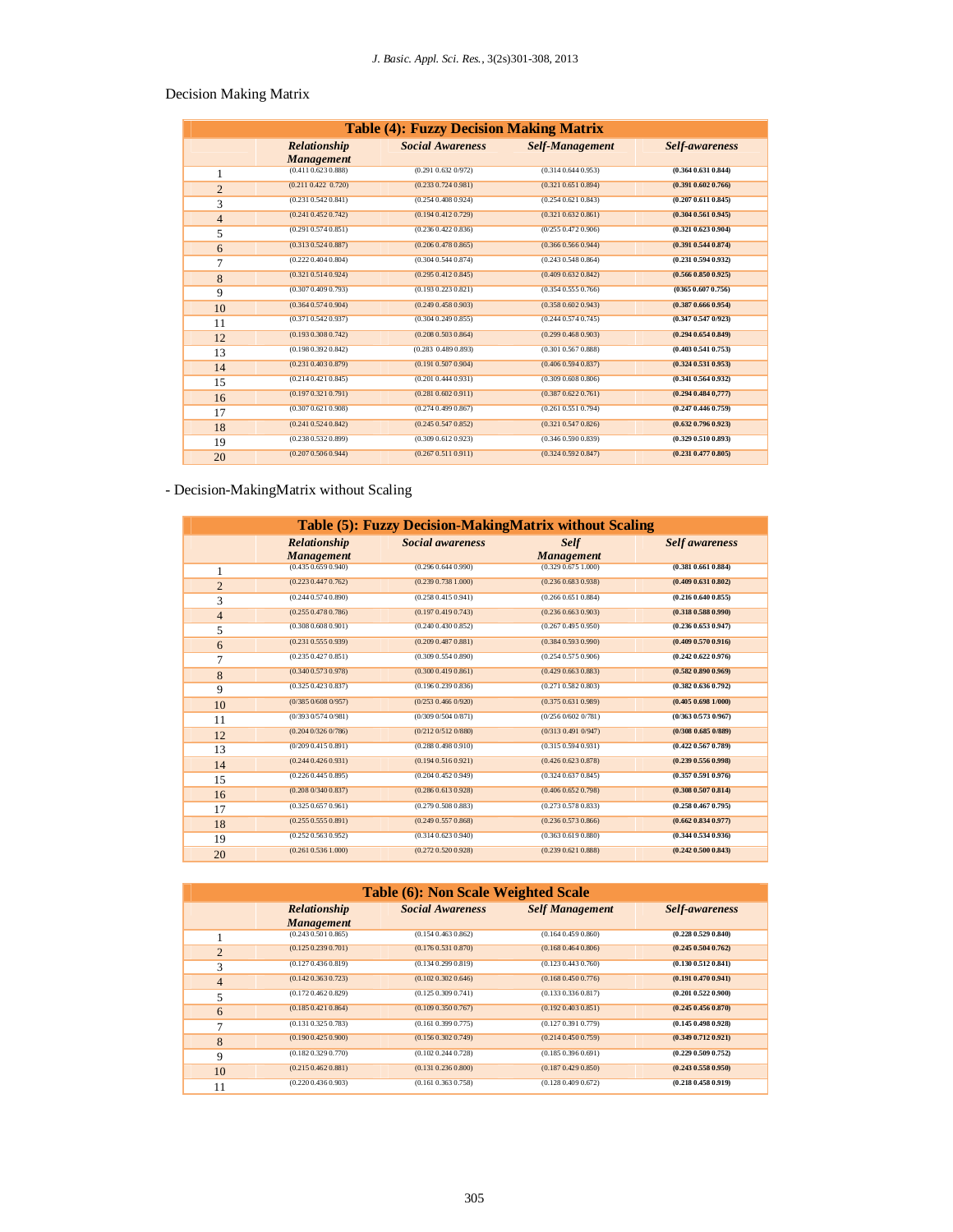#### Khatibi *et al.,*2013

| 12 | (0.1140.2470.723)       | (0.1100.3690.766)       | $(0.156\,0.323\,0.814)$ | (0.1840.5480.845)       |
|----|-------------------------|-------------------------|-------------------------|-------------------------|
| 13 | (0.1170.3150.820)       | (0.1500.3580.791)       | (0.1570.4040.801)       | $(0.253\ 0.453\ 0.749)$ |
| 14 | (0.1370.3240.856)       | $(0.101\ 0.272\ 0.801)$ | $(0.213\,0.423\,0.755)$ | (0.203 0.445 0.949)     |
| 15 | $(0.126\,0.238\,0.823)$ | $(0.106\,0.325\,0.825)$ | (0.1620.4230.727)       | $(0.214\ 0.472\ 0.928)$ |
| 16 | (0.1160.2580.770)       | (0.1480.4410.807)       | $(0.203\,0.443\,0.686)$ | (0.1840.4050.773)       |
| 17 | (0.1820.4990.884)       | $(0.145\,0.366\,0.758)$ | $(0.136\,0.393\,0.716)$ | $(0.155\ 0.274\ 0.755)$ |
| 18 | (0.1420.4210.820)       | (0.129 0.401 0.755)     | (0.1680.3900.745)       | (0.397 0.667 0.929)     |
| 19 | $(0.141\,0.428\,0.876)$ | $(0.163\,0.449\,0.818)$ | (0.1810.4200.757)       | $(0.206\ 0.427\ 0.889)$ |
| 20 | $(0.146\,0.407\,0.920)$ | $(0.141\ 0.275\ 0.807)$ | $(0.169\,0.422\,0.764)$ | (0.1450.4000.801)       |

-Determining Positive and Negative Ideal

| <b>Table (7): Fuzzy Positive and Negative Ideal</b>         |       |                         |  |  |  |
|-------------------------------------------------------------|-------|-------------------------|--|--|--|
| Negative Ideal<br><b>Positive Ideal</b><br><b>Variables</b> |       |                         |  |  |  |
| (111)                                                       | (000) | Self Awareness          |  |  |  |
| $(1\;1\;1)$                                                 | (000) | <b>Self Management</b>  |  |  |  |
| $(1\;1\;1)$                                                 | (000) | Social Awarenes         |  |  |  |
| (111)                                                       | (000) | Relationship Management |  |  |  |

-The distance of each alternative from positive and negative ideal solution concep

|       | Table(8): The distance of each alternative from positive idea solution |       |                   |  |  |  |  |  |
|-------|------------------------------------------------------------------------|-------|-------------------|--|--|--|--|--|
| 2.221 | $d_2^+$                                                                | 2.448 | $d_{1}^{\dagger}$ |  |  |  |  |  |
| 2.472 | $d_4^+$                                                                | 2.328 | $d_3^+$           |  |  |  |  |  |
| 2.360 | $d_6^+$                                                                | 2.417 | $d_5^+$           |  |  |  |  |  |
| 2.204 | $d_8^+$                                                                | 2.457 | $d_7^+$           |  |  |  |  |  |
| 2.280 | $d_{10}^+$                                                             | 2.478 | $d_9^+$           |  |  |  |  |  |
| 2.508 | $d_{12}^+$                                                             | 2.369 | $d_{11}^+$        |  |  |  |  |  |
| 2.422 | $\overline{d_{14}^+}$                                                  | 2.439 | $d_{13}^+$        |  |  |  |  |  |
| 2.444 | $d^+_{\scriptscriptstyle 16}$                                          | 2.446 | $d_{15}^+$        |  |  |  |  |  |
| 2.437 | $d_{18}^+$                                                             | 2.439 | $d_{17}^+$        |  |  |  |  |  |
| 2.463 | $d_{20}^+$                                                             | 2.351 | $d_{19}^+$        |  |  |  |  |  |

|       |            |       | Table (9): The distance of each alternative from negative ideal solution |
|-------|------------|-------|--------------------------------------------------------------------------|
| 2.325 | $d_2^-$    | 2.139 | $d_1^-$                                                                  |
| 2.036 | $d_4$      | 2.166 | $d_3^-$                                                                  |
| 2.196 | $d_6^-$    | 2.155 | $d_5^-$                                                                  |
| 2.290 | $d_8^-$    | 2.130 | $d_7^-$                                                                  |
| 2.307 | $d_{10}^-$ | 1.956 | $d_9^-$                                                                  |
| 2.049 | $d_{12}^-$ | 2.154 | $d_{11}^-$                                                               |
| 2.179 | $d_{14}^-$ | 2.074 | $d_{13}^-$                                                               |
| 2.233 | $d_{16}^-$ | 2.147 | $d_{15}^-$                                                               |
| 2.145 | $d_{18}^-$ | 2.068 | $d_{17}^-$                                                               |
| 2.014 | $d^-_{20}$ | 2.209 | $d_{19}^-$                                                               |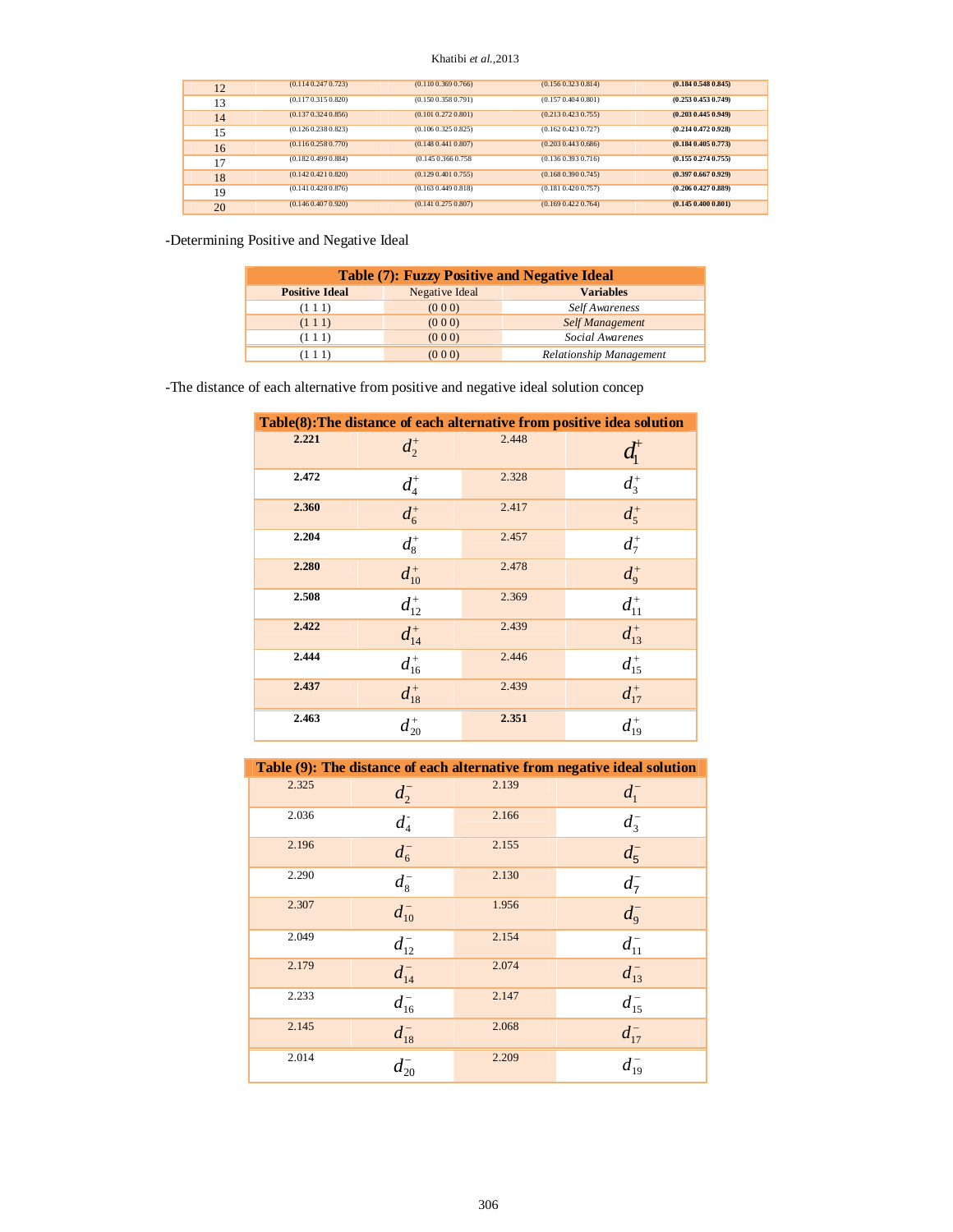| - Calculating the relative closeness of each alternative to the ideal solution<br>Table (10): closeness of each alternative to the ideal solution |        |             |                |        |                |  |
|---------------------------------------------------------------------------------------------------------------------------------------------------|--------|-------------|----------------|--------|----------------|--|
| Rank                                                                                                                                              | $CC_i$ | Alternative | Rank           | $CC_i$ | Industry       |  |
| 8                                                                                                                                                 | 0.476  | 11          | 7              | 0.511  |                |  |
| 19                                                                                                                                                | 0.4496 | 12          |                | 0.479  | $\overline{2}$ |  |
| 15                                                                                                                                                | 0.459  | 13          | 13             | 0.466  | 3              |  |
| 9                                                                                                                                                 | 0.473  | 14          | 17             | 0.451  | $\overline{4}$ |  |
| 12                                                                                                                                                | 0.467  | 15          | 10             | 0.471  | 5              |  |
| 18                                                                                                                                                | 0.4496 | 16          | 6              | 0.482  | 6              |  |
| 16                                                                                                                                                | 0.458  | 17          | 14             | 0.464  | 7              |  |
| 11                                                                                                                                                | 0.468  | 18          | $\overline{2}$ | 0.509  | 8              |  |
| 5                                                                                                                                                 | 0.484  | 19          | 20             | 0.441  | 9              |  |
| 4                                                                                                                                                 | 0.498  | 20          | 3              | 0.502  | 10             |  |

According to table (10), final ranking of the alternatives in order is: 1 - Apparel, 2 - non-metallic mineral, 3 - R D 4 - Other business activities, 5 - Teaching Tools, 6 - chemical product, 7 - Food and Beverage, 8 - machinery and equipment, 9 - motor vehicles, 10 - paper and paper products, 11 - fabricated metals, 12 - other transportation equipment, 13 - Textiles, 14 - rubber and plastics, 15 - Radio and TV 16 - computer and related activities, 17 - wood products, 18 - Furniture and other artifacts, 19 - electrical machinery and equipment and 20 - basic metals.

#### **Conclusion**

The results show that the band apparel, non-metallic mineral research, development, and other business activities, equipment, training, materials and chemical products, food and beverage, machinery and equipment, motor vehicles, paper and paper products, fabricated metals, other transport equipment, textiles, rubber and plastics, radio, TV, computer and related activities, wood products, furniture and other products, basic metals and electrical machinery and equipment from the perspective of managers' emotional intellegence dimension are ranked from first to twentieth. Emotional intelligence is the ability to run a good mood, psycological condition, impulse control, and a factor that while failure cauded by not reaching the target creates motivation and hope in the person. This kind of intelligence is showing empathy, awareness of the feelings of those around us as well, people with high emotional intelligence, have the art of communicating with people and the skills to manage feelings of others. These skills, popularity, power and leadership strengthen and succeed people in any social activities and intimate relationships with others. These people understanding the insight of the inner emotional desires of the self and others, show the best performance in different life situations. It is important to note that emotional intelligence can be applied to higher goals or posts.

#### **REFERENCES**

- American Psychotherapy.(2007).*Emotional Intelligence: transformative theory and applied model of positive personal change*. www.Americanpsychotherapy.com. (Access in 2010, April)
- Askanasy.N.M.&Dasborough,M.T. (2003)*.*Emotional Awareness and emotional intelligence in leadership teaching. *Journal of education for business*, 79, 18-22
- Bar-on, R.(2000).Emotional and social intelligence: Insights from the emotional Quotient Inventory(EQ-I).In the Bar-on&J.D.A.Parker(Eds).*The Handbook of Emotional Intelligence,* (pp.363-388).San Francisco, CA: Health system.
- Bar-on, R. (2002).*Bar- on Emotional Quotient: short Technical manual*. Toronto, Canada: Multi- Health System.
- Bar-on, R. (1997).Bar-on Emotional Quotient Inventory: Technical Manual Toronto. Multi-Health Systems
- Barchard, K.A.(2003).Does emotional intelligence assist in the prediction of academic success? *Educational psychological measurement*, 63,840-858
- Bracket, M., &mayer, j.D.(2003).Convergent,discrimination,and incremental validity of competing measure of emotional intelligence. *Personality and social psychology Bulletin*, 29, 1147-1158.